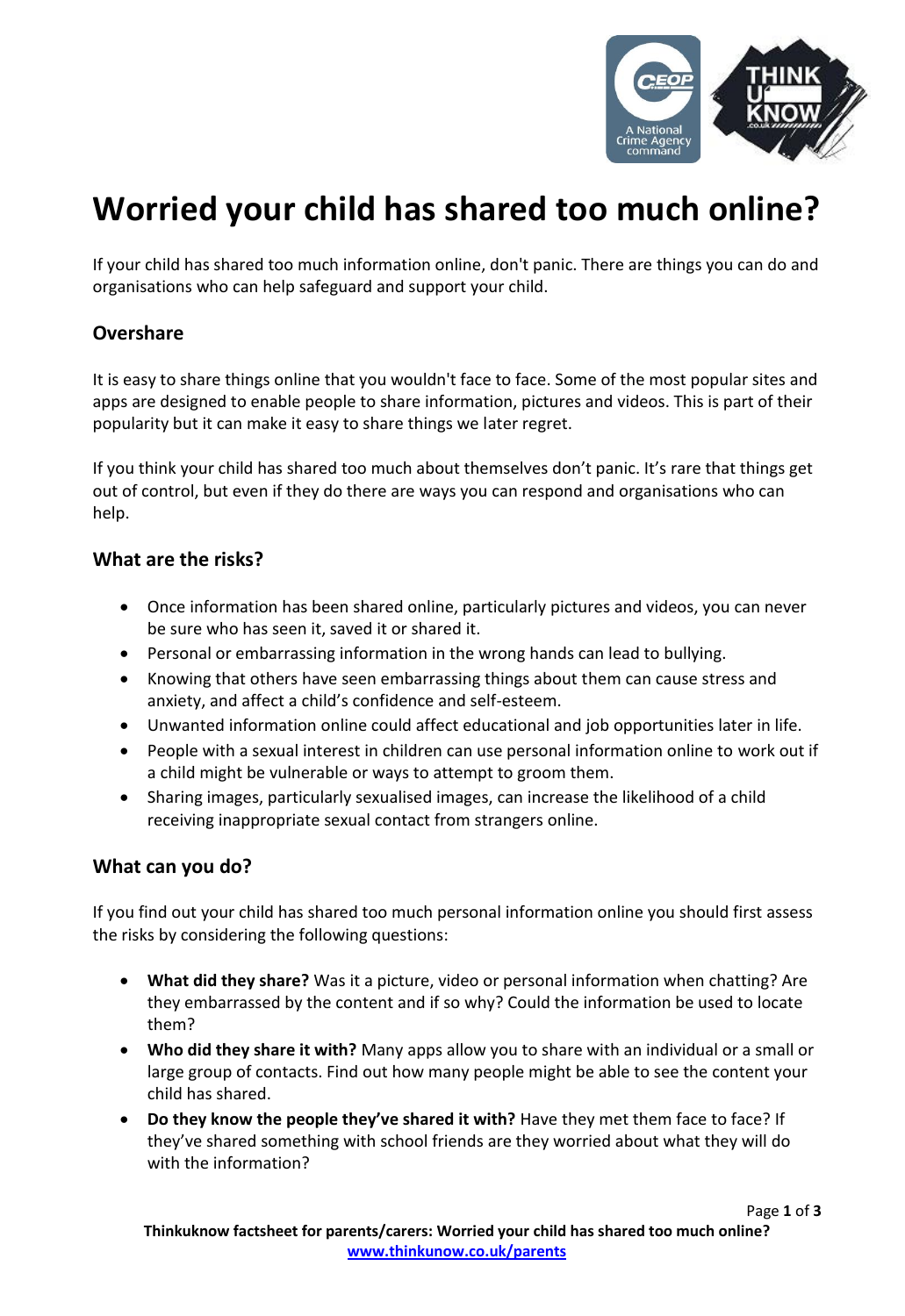**Was it shared with someone they don't know?** If they have never met the person face to face, find out what else your child knows about them and whether they have been in contact since. Ask if they have at any point, felt threatened in any way. Have they been asked to share inappropriate images? If so, this is a matter for the police. You can either contact your local police or report to CEOP.

You should report any concerns about online grooming or sexual abuse to CEOP.

## **How to take control**

The quickest way to get content removed from the internet is for the person who posted it to take it down.

- If your child posted the image using their account on a social media site, ask them to log in and delete it.
- If someone else posted the image or re-posted it, ask them to delete it on any sites they've shared it on - your child's school may be able to help identify them.
- If you don't know who has posted it, or they refuse to take it down, then report the image to any sites it's been posted on. All major social media sites have ways to report content [\(www.thinkuknow.co.uk/parents/articles/Reporting-to-social-media-sites-/\)](http://www.thinkuknow.co.uk/parents/articles/Reporting-to-social-media-sites-/). It's not guaranteed that they will take it down but if it breaks their terms and conditions or 'community guidelines' it should be removed.
- Some sites don't have reporting processes. If the content is a sexual image you can report it to the Internet Watch Foundation (IWF). Sexual images of anyone under 18 are illegal and the IWF can work to get them removed from sites which don't have reporting procedures. You can report directly to the IWF [\(www.iwf.org.uk\)](http://www.iwf.org.uk/) and children can contact Childline [\(www.childline.org.uk\)](http://www.childline.org.uk/) who work with the IWF.
- If someone is using personal information online to bully your child, don't take matters into your own hands or retaliate, you should speak to their school urgently.
- If your child feels threatened by someone who they only know online you should report to your local police. If they are acting sexually towards your child or asking them to do sexual things you should report to CEOP [\(www.ceop.police.uk/safety-centre\)](http://www.ceop.police.uk/safety-centre).